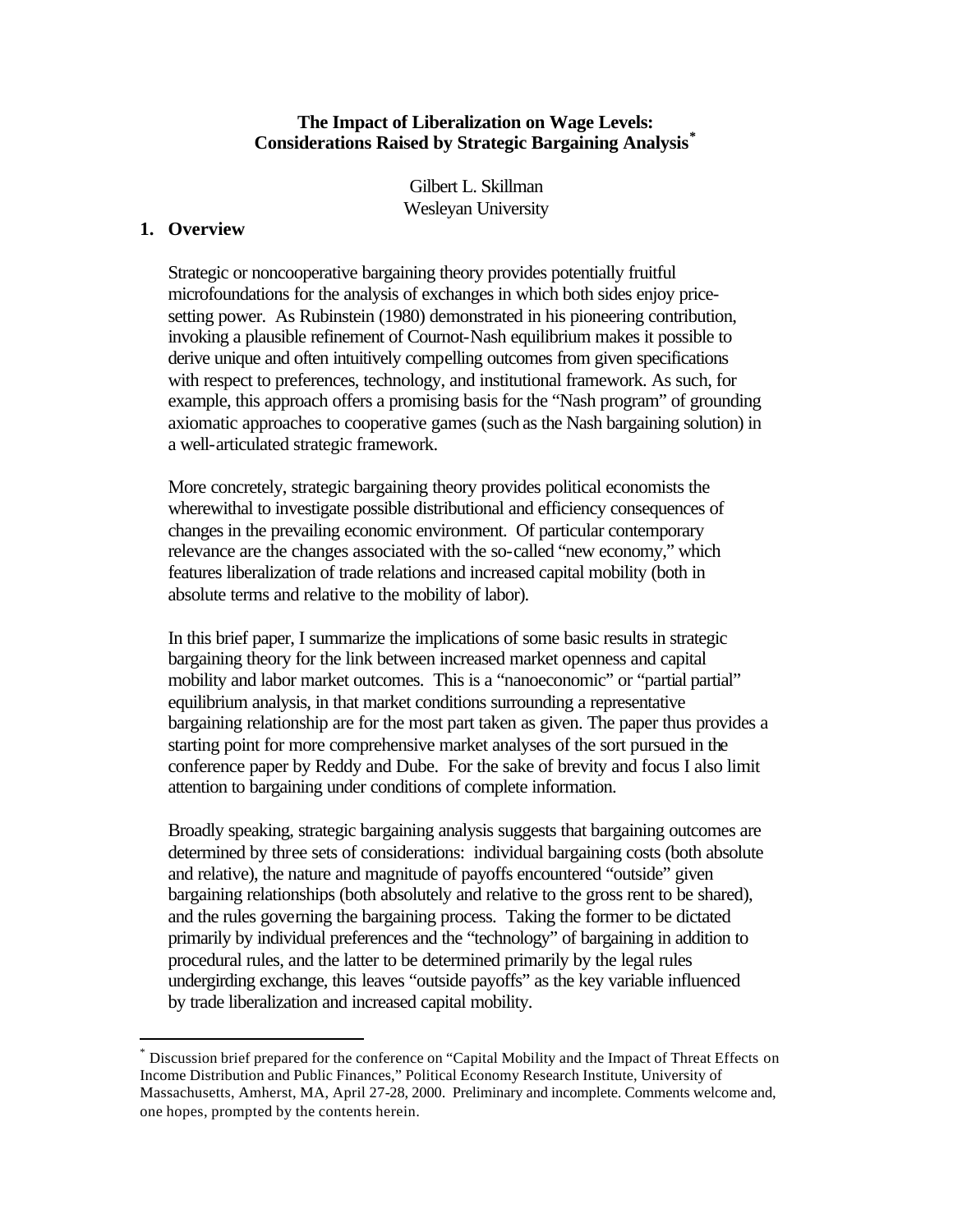As I'll demonstrate below, strategic bargaining analysis makes two key predictions concerning the impact of (changing) outside payoffs on bargaining outcomes. The first concerns a fundamental asymmetry between outside payoffs understood as default payoffs in the (probabilistic) event of *exogenously imposed* termination in a bargaining relationship, and these same payoffs understood as *voluntarily chosen* "exit options" available to the transacting parties at regular intervals in the bargaining process. The former interpretation, under suitable simplifying assumptions, yields the *Nash bargaining solution*, which indicates that changes in outside options *always*  affect bargaining payoffs at the margin.

In contrast, outside payoffs understood as *exit options* matter only if the threat to exercise the exit option is credible in the sense of subgame perfect equilibrium. This implies that changes in outside payoffs affect bargaining equilibria only if they are "sufficiently high" relative to the bargaining outcomes that would obtain in the absence of the exit option. More precisely, given the requirement that non-negative rents must arise for exchange to be viable, bargaining outcomes will be determined by the *highest* outside payoff given that it exceeds the bargaining share received by the player with that outside option, had it not been available.

This outcome suggests *two* potential asymmetries in the determination of bargaining outcomes in the presence of outside payoffs: one depending on the magnitude of outside payoffs relative to the gross rent to be bargained over, and one related to the relative magnitude of the outside payoffs themselves. One reading of these asymmetries is that the Nash bargaining solution is applicable when workers bargain collectively and outside payoffs of both employer and employees are small relative to the gross rent to be shared; in contrast, its application is problematic to the extent workers do not bargain collectively and/or exit options are relatively high for one or the other side of the bargaining table.

The second key prediction gives nanoeconomic content to the notion of outside payoff by linking it to the cost of replacing given bargaining partners. This is a salient consideration in the presence of signicant costs of hiring or firing workers. Referring to a simple strategic bargaining model with an employer and multiple employees, I'll link the individual payoffs of workers who do not bargain collectively to the marginal cost of replacing them in the firm's production process.

## **2. Alternative Bargaining Scenarios**

## *The basic bargaining framework*

Suppose there are two players, L and K, who bargain over a gross surplus V, denominated in monetary units. Bargaining rounds proceed in discrete time periods beginning with period 0, and continue indefinitely until bargaining is concluded. In each round of bargaining, one player makes an offer for distributing the surplus, and the other player responds by accepting or rejecting the offer. Players alternate offers (beginning,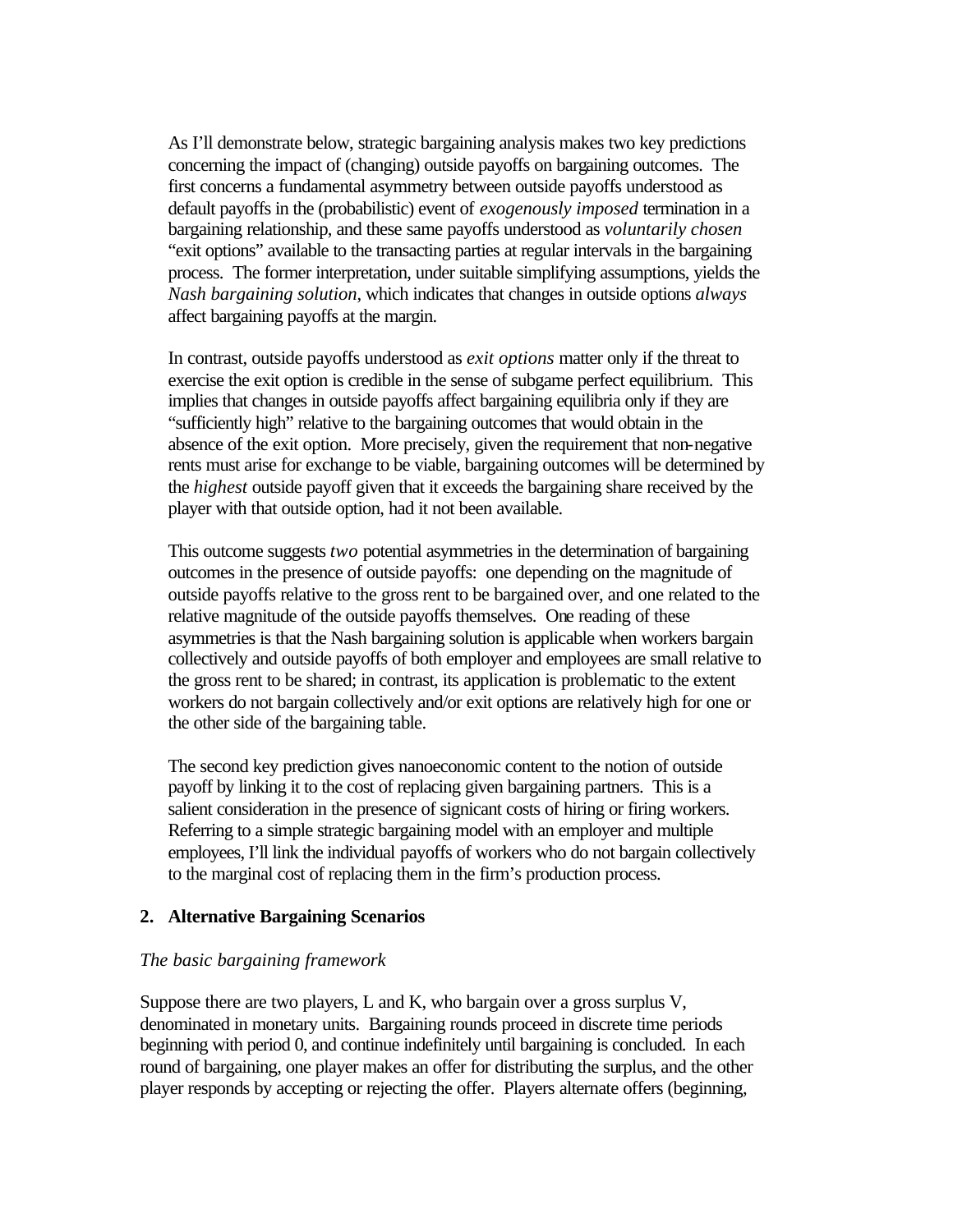arbitrarily but unimportantly, with player L), and bargaining concludes only once a given player's offer has been accepted; in that case, the available surplus is divided according to the accepted offer.

Each player's payoff is simply equal to the (present) value of his or her bargaining share, net of bargaining costs. A number of different forms of bargaining costs have been considered in the literature; in this paper I'll be concerned with three types, associated respectively with discounting of future payoffs, fixed per-round bargaining costs, and exogenously given probability of termination. The key to the derivation of unique equilibria in strategic bargaining analysis is the requirement of sequentially *credible*, or subgame-perfect, play in light of anticipated costs of bargaining.

# *First scenario: exogenously determined probability of breakdown*

Suppose that bargaining proceeds as indicated above, but the only source of bargaining cost is derived from the positive probability  $q \in (0,1)$  that the bargaining relationship will break down at the conclusion of any bargaining round in which agreement is not reached. In the event of breakdown, the payoffs to L and K are taken to be  $w_0$  and  $\mathbf{p}_0$ , respectively. Players cannot choose to exit the relationship voluntarily.

It is straightforward to show that under the stated conditions there is a unique subgame perfect equilibrium to the bargaining game, yielding a payoff to player L of

,

(1) 
$$
w_1^* = \frac{V - \mathbf{p}_0 + (1 - q)w_0}{2 - q}
$$

with player K receiving  $\boldsymbol{p}_1^* = V - w_1^*$  $\boldsymbol{p}_1^* = V - w_1^*$ . The limiting payoffs a  $q \otimes 0$  are readily seen to equal the *Nash bargaining solution* to the Nash cooperative bargaining game with corresponding utility possibilities frontier and threat points.

Note that in this solution, changes in the value of *either* outside payoff *always* effect equilibrium payoffs at the margin: if the outside payoffs sum to less than the gross surplus, each player receives a rent, and each player's payoff is increasing in her outside payoff and decreasing in her opponent's.

## *Second scenario: exit options*

Now let the bargaining game outlined above be modified in two ways: first, suppose that there is no chance of exogenous breakdown (i.e.,  $q = 0$ ), and bargaining costs derive rather from the fact that players discount future payoffs by the factor  $\mathbf{d}_i \in (0, 1)$  per period,  $i = L$ , K. Second, suppose that the respondent in each bargaining round has the option of responding to the prevailing offer by either *rejecting* it, as before, or *exiting* the relationship. The current-period payoffs from exit are taken to be just the outside payoffs specified in the first bargaining scenario. As before, assume that the bargaining relationship is *viable* in the sense that  $V \geq w_0 + \mathbf{p}_0$ .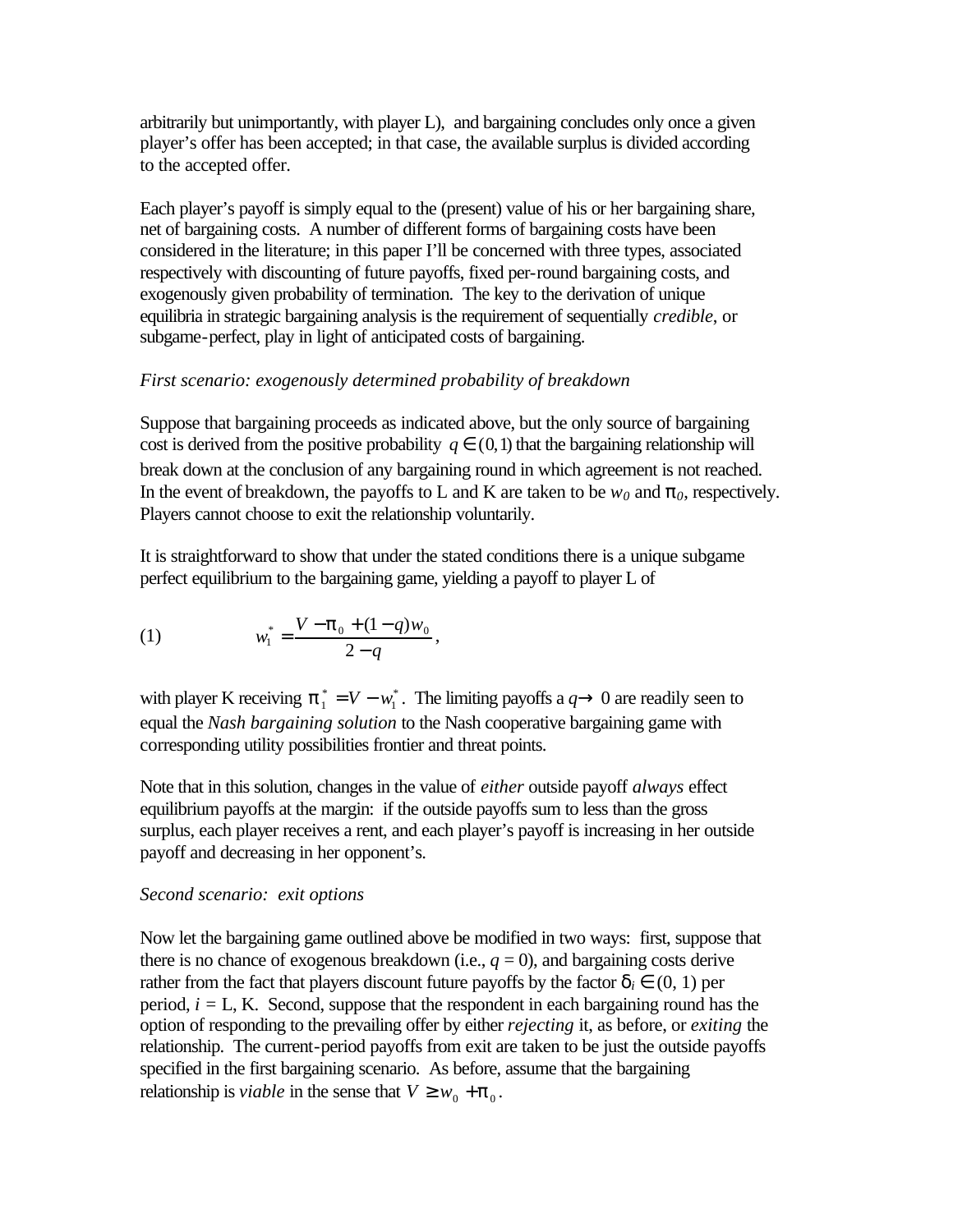For simplicity's sake, let the discount factors of the two players be equal, and consider the limit as the common value of these factors approach one (that is, derived bargaining costs approach zero). It is readily shown that payoffs depend non-linearly on the values of outside options; specifically, L receives

(2) 
$$
w_2^* = \begin{cases} V/2 & \text{if } w_0, \mathbf{p}_0 < V/2; \\ w_0 & \text{if } w_0 > V/2; \\ V - \mathbf{p}_0 & \text{if } \mathbf{p}_0 > V/2, \end{cases}
$$

with player K receiving  $\boldsymbol{p}_2^* = V - w_2^*$  $\boldsymbol{p}_2^* = V - w_2^*$ .

Note the asymmetric impact of outside payoffs on bargaining outcomes. First, exit option values do not affect payoffs at all unless one or the other (viability precludes both) exceeds the respective player's bargaining payoff in the absence of exit (half of the gross surplus, in this case). Second, if a player's outside option exceeds that margin, then he or she just receives the value of her outside option, with the other player getting the remainder. The intuition behind this result is basic: a player's threat to exit the relationship is not credible if the resulting payoff is lower than what he or she could expect to receive by continuing the bargaining process.

#### *Third scenario: exit options and endogenous employment levels*

Finally, let's extend the model to the case of one employer, *n* employees, and correspondingly let the gross surplus be given by  $V(n, I)$ , where *n* represents the number of incumbent employees and *l* represents the degree of trade liberalization. Employer and employees alternate offers, with employees making *simultaneous* offers in their bargaining rounds. The employer bargains *individually* with each employee; there is no collective bargaining. In each individual bargaining relationship, there are exit options as before, but in this case there are only *fixed* per-round bargaining costs *ci*.

Skillman and Ryder (1993) consider such a model and derive the following equilibrium payoffs for the case in which employees have some bargaining power (i.e., their fixed bargaining costs are each lower than the employer's) and there are diminishing returns to *V* in *n* (for example, gains from firm-specific human capital are decreasing in the number of incumbents):

$$
(3)\frac{\boldsymbol{p}_3^* = V(n, \boldsymbol{I}) - n(V_n(n, \boldsymbol{I}) + w_0(\boldsymbol{I})),}{w_3^* = w_0(\boldsymbol{I}) + V_n(n, \boldsymbol{I}),}
$$

where the latter is the individual wage per employee, and  $w<sub>0</sub>$  is also taken to depend on the degree of trade liberalization.